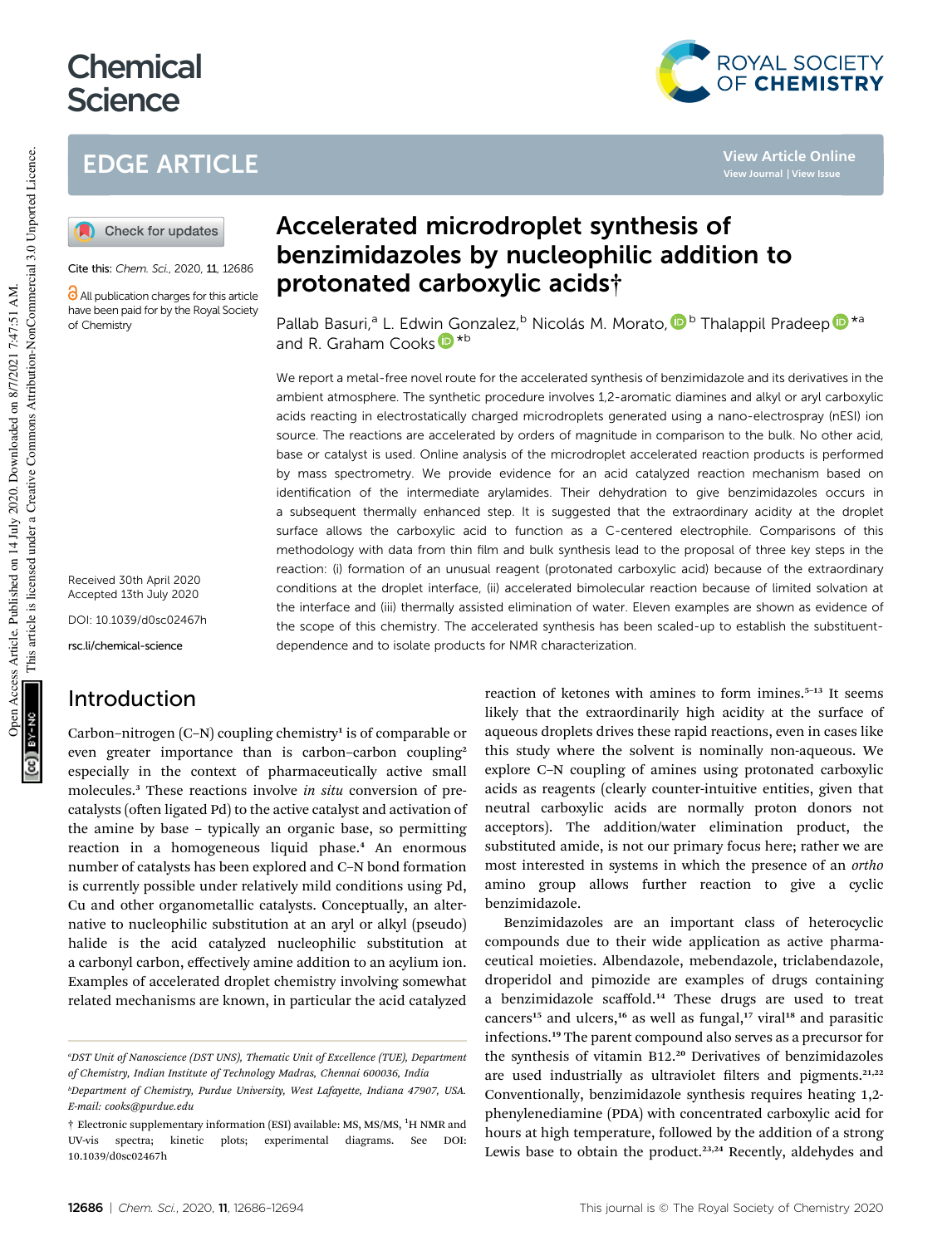alcohols have been used as additives to facilitate the bulk reaction.25,26 Moreover, the reaction can be performed at a milder temperature by adding catalysts such as cobalt,<sup>27</sup> palladium,<sup>28</sup> copper<sup>29</sup> and even boranes.<sup>30</sup> Despite the use of a metal catalyst, the reaction generally takes 6 to 12 hours to accomplish. Reactions involving radical pathways under UVradiation are faster but require a radical generator such as rose bengal.<sup>31</sup> Other strategies have included the use of microwave irradiation in presence of triphenyl phosphite.<sup>32</sup> Nevertheless, in terms of sustainable synthesis, reactions that occur rapidly under mild conditions remain highly desirable.

In this study, we demonstrate a metal-free synthetic strategy in which the rate of the benzimidazole synthesis is accelerated and occurs under ambient conditions inside charged microdroplets during their brief time of flight in the open air either into a mass spectrometer or, in scaled-up experiments (see below), onto a droplet collector. These electrosprayed microdroplets behave like micro/nano-reactors which undergo rapid desolvation and coulombic fission while finally releasing unsolvated product ions into the vacuum of the mass spectrometer.

Examples of reactions known to be accelerated in the microdroplet environment include Suzuki coupling,<sup>33</sup> Fisher indole synthesis,<sup>10</sup> Katritzky transamination,<sup>34</sup> Claisen-Schmidt condensation,<sup>35</sup> Eschenmoser coupling,<sup>35</sup> Dakin reaction,<sup>36</sup> Baeyer-Villiger oxidation,<sup>36</sup> *N*-alkylation of indoles,<sup>37</sup> Combes reaction,<sup>12</sup> Pomeranz-Fritsch synthesis,<sup>12</sup> and cycloaddition reactions.<sup>38</sup> These microdroplet accelerated reactions can be performed under ambient conditions using nESI<sup>10</sup> or, in larger volumes, using electrosonic spray ionization (ESSI).<sup>12</sup> Levitated Leidenfrost droplets<sup>13</sup> allow milligram quantities of compounds to be synthesized in times on the order of minutes. Here, we use both nESI and ESSI, as well as mass spectral fragmentation patterns (MS/MS experiments) to generate and identify reaction intermediates and products, supplemented by isotope labeling and pH dependence experiments.

In addition to being the focus for accelerated organic reactions as discussed here, sprays have also seen use in materials preparation, sometimes on a commercial scale as in the case of electrospinning.<sup>39</sup> Other examples include fabrication of silver nanobrushes,<sup>40</sup> metallic palladium nanosheets,<sup>41</sup> high entropy alloys,<sup>42</sup> dandelion-like CuO–Ag hybrid hierarchical nanostructures,<sup>43</sup> hybrid perovskite quantum nanostructures,<sup>44</sup> and multi-metal 3D printed microstructures.<sup>45</sup>

## Results and discussion

### Droplet reactions and MS analysis

Scheme 1 displays the reaction conditions used in conventional23,24 and microdroplet benzimidazole synthesis. The droplet reaction was performed by electrospraying a 1 : 1 molar ratio of *o*-aryl diamine and carboxylic acid at 2–2.5 kV applied potential using nESI emitters of  $5 \mu m$  tip diameter. The solvent was methanol and the concentration of each reactant was 8 mM. Collision-induced dissociation (CID) with He as collision gas was used to record MS/MS spectra for the characterization of products and intermediates. The scope of the microdroplet synthesis was



Scheme 1 Synthesis of benzimidazole and its derivatives by conventional methods<sup>22,23</sup> (above) and microdroplet synthesis (below).

assessed using seven diamines (1,2-phenylenediamine (PDA), 4 methyl-1,2-phenylenediamine, 4,5-dimethyl-1,2-phenylenediamine, 4-nitro-1,2-phenylenediamine, 4-chloro-1,2-phenylenediamine, 4 methoxy-1,2-phenylenediamine and 1,2-diaminonaphthalene) and five carboxylic acids (formic acid (FA), acetic acid (AA), trifluoroacetic acid (TFAA), propanoic acid (PA) and benzoic acid (BA)).

Fig. 1 compares the mass spectrum of PDA recorded with and without addition of formic acid. There is no benzimidazole product without the acid, the only signal being that at *m*/*z* 109 corresponding to protonated PDA. The inset of Fig. 1A schematically illustrates the procedure used for microdroplet synthesis. The MS/MS spectrum of the ion at *m*/*z* 109 shows a characteristic neutral loss of ammonia (ESI, Fig. S1A†) con firming that the peak corresponds to protonated PDA. The ion at *m*/*z* 119 observed when the reaction mixture was electrosprayed, fragmented by loss of a HCN molecule during CID (Fig. S1B†). This strongly suggests that the ion corresponds to protonated benzimidazole formed as a result of the reaction



Fig. 1 Microdroplet synthesis of benzimidazole. (A) Mass spectrum of PDA in methanol without addition of formic acid. Insets show the isotopic distribution of the peak at  $m/z$  109 and a schematic illustration of the setup. (B) Mass spectrum of PDA with FA at 1 : 1 molar ratio in methanol. Insets show the isotopic distributions of the peaks at  $(i)$  m/z 137 and (ii)  $m/z$  119. I<sub>P</sub> and I<sub>R</sub> refer to the intensity of signals for product and reactant, respectively.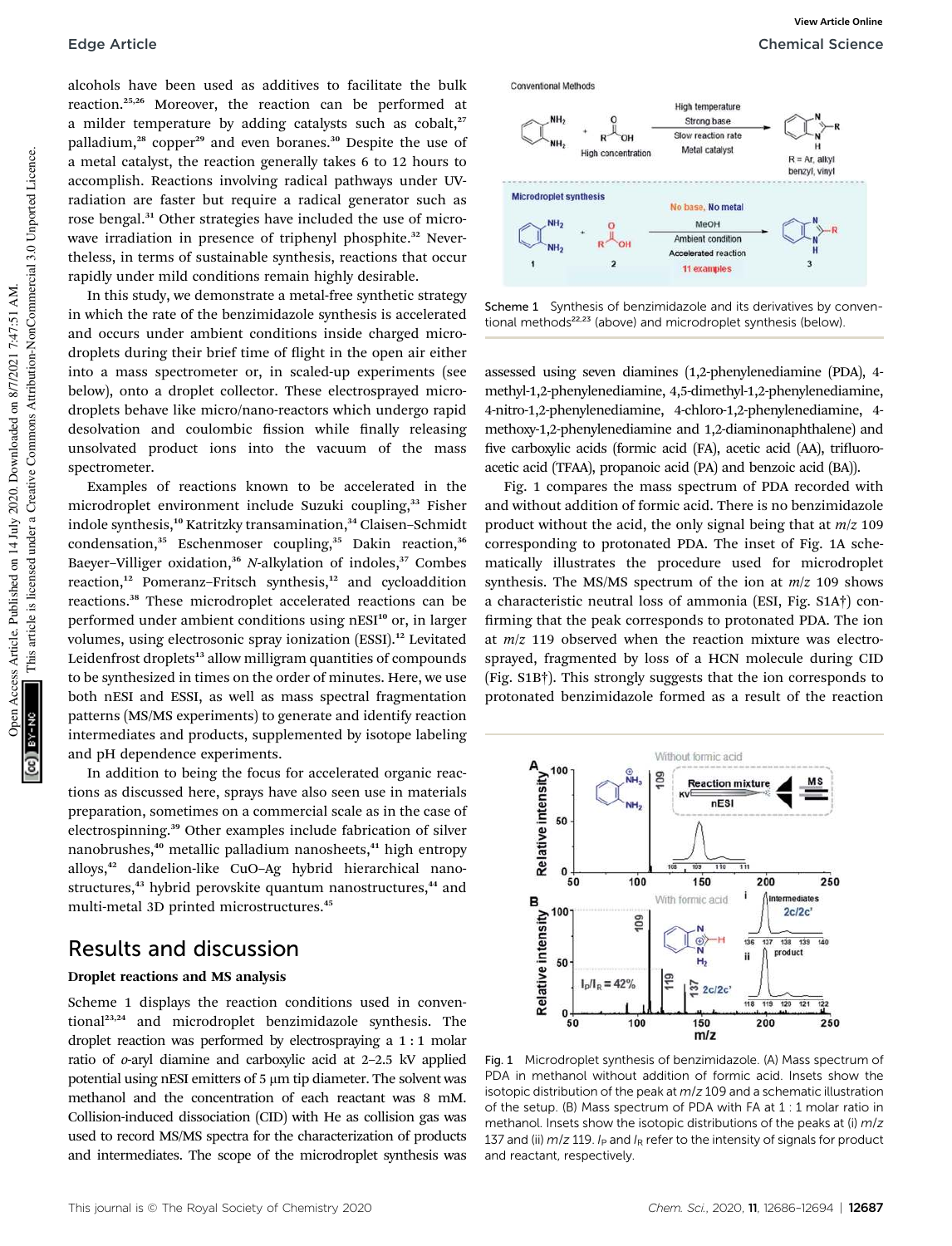#### Chemical Science **Edge Article**

between PDA and FA. We verified this assignment by comparison with the MS/MS spectrum of the authentic compound (Fig. S2B†). In addition to the product, *m*/*z* 119, the mass spectrum of the reaction mixture shows a peak at *m*/*z* 137, which corresponds to a hydrated intermediate. This ion might be the formamide (*i.e.* 2c in Scheme 2) in acyclic or cyclized form, each including two tautomers. This mass-selected ion dissociates under CID to give a major peak at *m*/*z* 109 and a minor peak at *m*/*z* 119 (Fig. S1C†) consistent with both the acyclic formamide (which fragments back to starting material) and with the cyclic product (which undergoes dehydration to the benzimidazole).

A similar electrospray reaction was conducted between PDA and AA. This reaction produces 2-methylbenzimidazole, seen as the protonated form at *m*/*z* 133 in the full mass spectrum  $(Fig. S3A<sup>†</sup>)$ , and confirmed by comparison of its MS/MS spectrum (Fig. S3B†) with that of the authentic compound (Fig. S4B†). The peak at *m*/*z* 151 in the full mass spectrum is assigned to the formation of the intermediate amide. Fragmentation of this ion shows a major peak at *m*/*z* 109, which corresponds to the starting reagent and, most signicantly, it shows neutral loss of a water molecule to form the protonated reaction product at *m*/*z* 133 (Fig. S3C†).

To confirm that these reactions do not occur upon immediate mixing of the reagents in methanol, UV-vis and <sup>1</sup>H NMR spectra of the authentic products and the reaction mixtures of the benzimidazole and 2-methylbenzimidazole synthesis were obtained. <sup>1</sup>H NMR experiments were performed in deuterated chloroform for benzimidazole and the reaction mixture used to generate it, while deuterated methanol was used for 2-methylbenzimidazole and its reaction mixture. The mixtures of reagents were kept for 10 minutes at room temperature before recording the spectra. The UV-vis spectrum of the PDA/FA mixture (Fig.  $S5\dagger$ ) shows an expected small shift compared to the PDA spectrum upon addition of formic acid, which protonates the amine. However, the spectral signatures corresponding to the product were not observed in the UV-vis spectrum of the reaction mixture or in the  ${}^{1}$ H NMR spectra of these solutions (Fig. S6–S9†). Analogous results were obtained for the reaction between PDA and AA (Fig. S10–S14†). These results confirm that the reagents do not react in bulk.



Scheme 2 Proposed mechanism for the acid-catalysed benzimidazole synthesis in charged microdroplets. A similar mechanism can be written starting from the more stable carbonyl protonated form of the acid.

Rough estimates of the yields of the microdroplet synthesis reactions were obtained by measuring the conversion ratio (CR): the ratio of the intensity between the product (P) and the sum of the intensities of the starting material (SM), intermediate (I), and product, *viz.*,  $[P]/([SM] + [P] + [I])$ .<sup>11</sup> Note that this estimate does not correct for differences in ionization energy so more accurate yields were obtained by collecting and purifying product (see below). The conversion ratios for the benzimidazole and 2-methylbenzimidazole syntheses were 27% and 3%, respectively (measured with MS inlet capillary temperature at  $50^{\circ}$ C). This difference in the conversion ratio is surprisingly large but consistent with the expected lower electrophilicity of the methyl substituted carbon in AA *vs.* the unsubstituted carbon of FA. We noticed a change in the conversion ratios as a function of the mass spectrometer inlet capillary temperature as is now discussed.

#### Temperature effects

Studies of the Pomeranz–Fritsch and the Combes reactions showed that the temperature of the MS inlet can play an important role, with increasing inlet temperatures having opposite effects on the rate of these two reactions.<sup>46</sup> In the benzimidazole synthesis, a significant increase in the product yield was observed upon increasing the inlet temperature. Both the FA and the AA reactions showed maximum conversion ratios at higher, albeit different, temperatures (Fig. 2A and B). In the case of PDA/FA a maximum was observed at 300 $\degree$ C while for PDA/AA the maximum was reached at 350 $\degree$ C. It was also noted in both cases, that the intensity of the intermediate peak decreases and almost disappears as the temperature is raised above 200  $^{\circ}$ C. Mass spectra of the reaction mixtures for the



Fig. 2 Effect of inlet temperature of the mass spectrometer on ion intensity, showing conversion ratio (CR) vs. temperature plot for synthesis of (A) benzimidazole and (B) 2-methylbenzimidazole. The equation inset in (A) is used to calculate conversion ratio, where R, P, and I refer to reagent, product and intermediate, respectively. Plots (C) and (D) display temperature-dependent rates plotted against  $1/T$  and give activation energies for the reactions leading to benzimidazole and 2-methylbenzimidazole, respectively.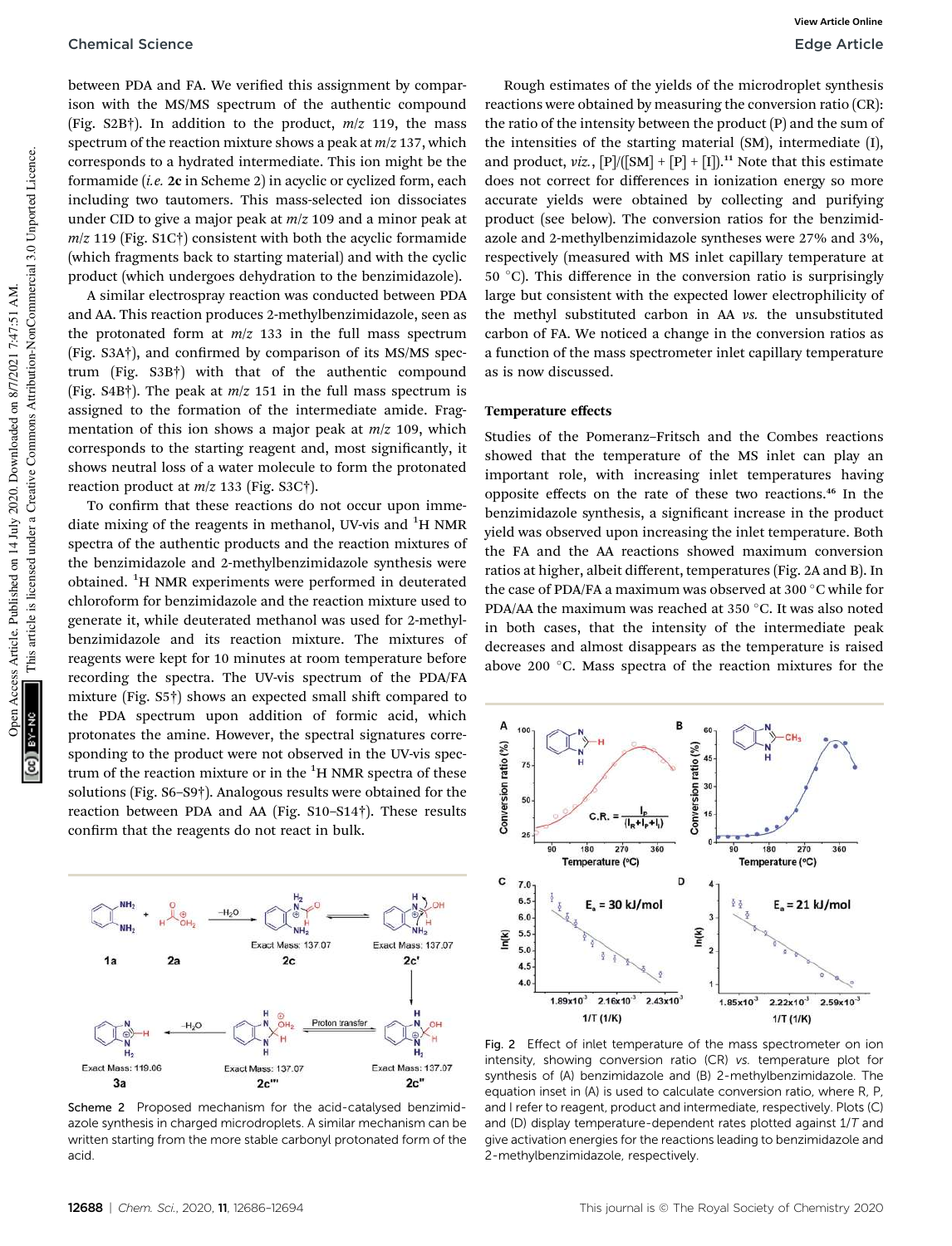benzimidazole and 2-methylbenzimidazole syntheses at eight different temperatures ranging from 50 to 400  $^{\circ}$ C are shown in Fig. S15.† Based on the temperature dependence for PDA/FA (Fig. S15A†) the relative abundance of the product peak at *m*/*z* 119 increases from 50 to 180  $\degree$ C and it becomes the base peak at 200  $\degree$ C, decreasing beyond this point. The intermediate peak at *m*/*z* 137 also decreases sharply in this temperature range (Fig. S16†). The PDA/AA reaction shows a similar trend but over a higher temperature range (270 to 400  $^{\circ}$ C) and with a sharper increase in product signal, *m*/*z* 133 (Fig. S15B†). These observations also show that ionization efficiency decreases with increasing temperature so, in spite of the increase in product ions through conversion to reagents to products, there is a net decrease at high temperature.

The temperature data are ascribed to removal of water shifting the dehydration/rehydration equilibrium to favor product formation. Although the effect of temperature is expected to be different for the different reactions because of their different energy requirements, the large difference between the product peak maxima (180 $\degree$ C for benzimidazole but 350 $\degree$ C for 2-methyl benzimidazole) is noteworthy. A plot of the inverse temperature dependence of these two reactions allows an estimation of activation energies. This is done in Fig. 2C and D, from which the values are 30 kJ mol<sup>-1</sup> vs. 21 kJ mol<sup>-1</sup>.

#### Mechanism (Scheme 2)

Based on the above data, we speculate that the reaction must go through an acid catalyzed pathway, but not one driven by protonation of the amine. It is known that the proton concentration at the surface of positively charged electrosprayed aqueous droplets is much higher than in the bulk.<sup>47-49</sup> So we propose that a very high proton concentration at the surface of a droplet containing water will protonate neutral formic acid to create the electrophilic carbon (2a) which is subject to nucleophilic attack by the lone electron pair of the amine. (We observed protonated formic and trifluoracetic acid in the mass spectra (Fig. S17A and B $\dagger$ ). This was confirmed by an MS/MS experiment (Fig. S17C†) on protonated TFAA). Subsequent loss of water results in the formation of a formamide intermediate (2c). Intramolecular nucleophilic attack at the carbon in the enol form of the intermediate  $(2c')$  by the lone pair of the adjacent nitrogen forms the five-membered cyclic intermediate  $(2c'')$ . Finally, dehydration of its tautomer  $(2c<sup>'''</sup>)$  leads to protonated benzimidazole  $(3a)$  as the final product. The intermediates 2c, 2c', 2c" and 2c<sup>'''</sup> are indistinguishable by mass/charge ratio, all occurring at *m*/*z* 137 (Fig. 1B). The MS/MS spectrum of *m*/*z* 137 (Fig. S1C†) shows that this ion can either fragment back to protonated PDA (*m*/*z* 109) by loss of CO or lose water to form the benzimidazole product  $(m/z 119)$ . These two processes give us confidence in the fact that the ion *m*/*z* 137 encompasses several isomers, as illustrated in Scheme 2. An analogous intermediate, *m*/*z* 151, is noted for the PDA/AA reaction and its fragmentation pattern  $(Fig. S3B\dagger)$  confirms this.

The mechanism illustrated in Scheme 2 was also tested using formic-d acid (DCOOH). We expected isotopically labeled

intermediates and product according to the proposed reaction pathway and observed the deuterated benzimidazole at *m*/*z* 120 and the deuterated intermediate at *m*/*z* 138 (Fig. S18A†). Fragmentation of the *m*/*z* 138 peak gives the protonated reagent (*m*/*z* 109) as well as the deuterated product (*m*/*z* 120). Analogously, isotopically labeled 2-methylbenzimidazole at *m*/*z* 136 and the intermediate at  $m/z$  154 were observed with  $CD_3COOH$ (Fig. S18B†). These results agree with expectations and support the suggestion that reaction occurs through a protonated carboxylic acid pathway.

The fact that acids catalyze the formation of benzimidazole is well known.<sup>50</sup> We suggest that the extraordinary acidity of microdroplets catalyzes the reaction on the milli- or microsecond time scale. Only in a formal sense (acid is not added to the reaction mixture) could one say that the droplet reaction is not acid catalyzed. More evidence for acid catalysis is shown below in connection with changes in solvent to increase the proportion of water.

#### Thin film reactions

Our view of the reaction mechanism is that as the droplets evaporate, the increasingly high acidity of the droplet surface allows protonation of the carboxylic acid followed by nucleophilic attack by an amino group and dehydration, before cyclization and then a second dehydration event. It seems likely that the dehydration of the intermediate is the slow step in the reaction, hence the effect of the inlet temperature. If these arguments are correct, then it should be possible to observe the accelerated reaction entirely at ambient temperature (keeping the MS inlet at the lowest possible temperature of  $50^{\circ}$ C). To test this claim, a thin film of reaction mixture in methanol was held at ambient temperature in the open lab. The mixture contained a trace (2.5 ppm) of a non-volatile acid, *p*-toluenesulfonic acid. This was added as a result of earlier ambient temperature accelerated thin film reactions $11$  in which traces of nonvolatile additives allowed continuous long-term reaction involving elimination of water or other small molecules.<sup>51</sup> The nonvolatile acid helps to create and maintain a micro/nano-thin film. Kinetic data were recorded by MS (Fig. S19†) to follow benzimidazole and 2-methylbenzimidazole formation in this thin film experiment. In parallel with earlier studies on the basecatalyzed Katritzky transamination, we see that the reaction does not occur during an initial period of some minutes (while most of the methanol is evaporating) but it then increases in rate before plateauing after  $6$  hours, with  $120\%$  and  $16\%$ product-to-reagent peak intensity ratios for benzimidazole and 2-methylbenzimidazole, respectively. Clearly, the reactions are accelerated in the thin film compared to bulk, and increasingly so as the film becomes thinner with continued methanol evaporation. However, the reaction rate is moderate in comparison to the ambient droplet phase synthesis (using ESSI as discussed below) and small in comparison to the elevated temperature nESI microdroplet synthesis already discussed. The large differences in rate associated with simple methyl substitution are also replicated. These data support the conclusions on the reaction mechanism already outlined.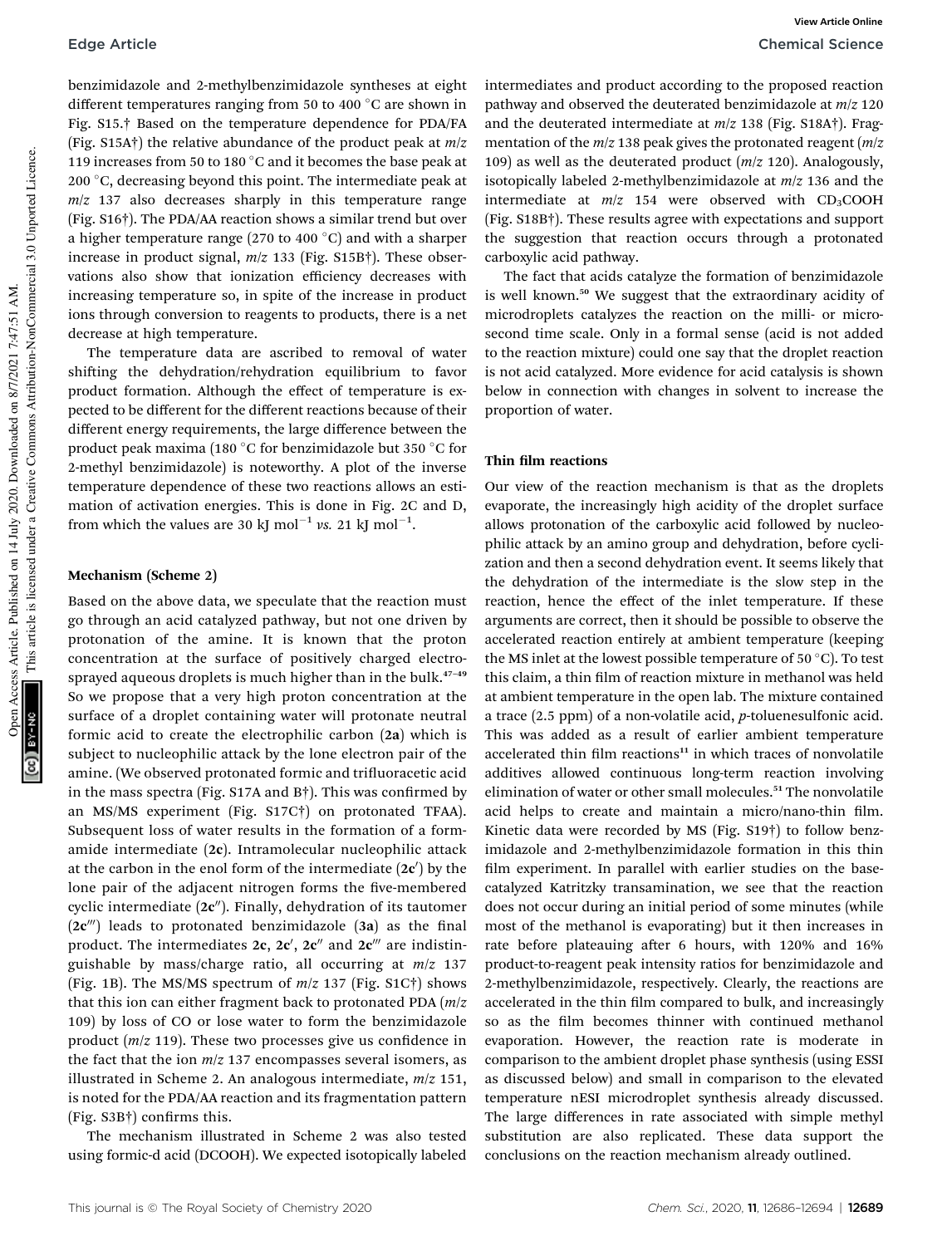#### Solvent effects

The mechanistic arguments also need to include consideration of the solvent system, especially because we invoke a highly acidic environment at the droplet surface. Experiments done by varying the percentage of water in methanol over the range 1–50% showed that a low percentage of water (1–10%) favors the reaction (Fig. S20†). The relative product plus intermediate ion intensity increases from 62 to 95% over this range. However, at higher water concentrations the relative intensity of the product plus intermediate peaks decreases significantly to 52-54% and when the reaction is performed in dry ACN we observe no product at all (Fig. S21†). These results are consistent with a balance between reagent solubility, methanol evaporation and formation of a superacid surface layer of water in the almost fully evaporated microdroplets. This clearly aligns with literature data<sup>47-49</sup> on the high acidity of the surfaces of aqueous droplets while extending the concept of superacid formation in microdroplets to organic/ aqueous mixed solvents. We imagine that water, being a stronger base than methanol, takes the charge and occupies the surface of a small methanol droplet thereby protonating neutral formic acid and initiating the benzimidazole synthesis. The final (dehydration) step, however, is impeded in aqueous solutions.

#### pH dependence

We assessed the effect of decreasing the pH of the reaction mixture by adding equimolar concentrations of a strong inorganic acid, HCl. In the case of the microdroplet reaction of PDA/ FA, addition of HCl does not cause significant changes in the mass spectrum of the reaction mixture (Fig. S22†). This lack of observable effect of pH reduction is consistent with the suggestion that the superacid at the surface of positivelycharged water-containing droplets is responsible for protonating the carboxylic acid. The addition of HCl will reduce the pH in the core of the droplet, without changing the protonation of the carboxylic acid at the surface.

#### Acceleration factors

The apparent acceleration factor (AAF) of a reaction can be calculated by comparing the product to starting material intensity ratio in the microdroplet reaction to the value in the bulk reaction carried out for the same period of time, *viz.* ([P]/[SM])<sub>droplet</sub>/([P]/[SM])<sub>bulk</sub>.<sup>33</sup> Alternatively, it can be measured by recording the ratio of the time required to reach the same conversion ratio for both the conditions. To measure the AAF we performed a bulk reaction using an equimolar ratio of PDA and AA in methanol at ambient temperature. The AAF was calculated from the kinetic data as plotted in Fig. S23.† This simple method of approximating the apparent acceleration factor (not the true acceleration factor which is the ratio of rate constants) shows that the microdroplet reaction is accelerated by a very large factor (almost  $10^9$ ). This is not intended as a quantitative measure because the role of the inlet temperature in driving the reaction has not been considered.

We compared high temperature microdroplet data with bulk reaction data obtained by refluxing the reaction mixture in methanol for 24 hours. Comparison was made between product formation in this bulk reaction (analysed using inlet temperature of 50  $\degree$ C to minimize droplet reactions during analysis), with that in microdroplet reactions using 200  $\degree$ C inlet temperature (Fig. S24A†). The data show that the relative intensity of the product peak at  $m/z$  133 is significantly lower (*ca.*  $\times$ 5) in the bulk than in the microdroplet experiment in spite of the difference of many orders of magnitude in reaction time. This difference becomes even more significant with higher inlet temperatures, which provide exponentially larger reaction acceleration factors (Fig. S24B†). The apparent acceleration factor at 50 °C inlet temperature was 1.1  $\times$  10 $^{8}$  and it increased to  $6.6 \times 10^8$  at 350 °C. This is just one example of a very high AAF, others are shown later in the article. Factors of similar magnitude have been reported for the Biginelli reaction where similar temperature effects are associated with the last step of a reaction.<sup>52</sup>

#### Scope of ambient droplet reaction

The results of a systematic study of the scope of the microdroplet synthesis of benzimidazoles was undertaken, now using ambient temperatures accessed by ESSI. This procedure not only allows the entire reaction to occur at ambient temperature but it also allows ready scale up to several hundred mg. MS and NMR were used to characterize and quantify the reaction products which were collected on a surface rather than being directly transferred into the MS. The results are summarized in Table 1, which gives the experimental conversion ratio (CR), the apparent acceleration factor (AAF) and the experimentally determined yield, as measured after product isolation by flash chromatography.

The mass spectra of the isolated products typically show a single peak due to the protonated product with no trace of reagents or intermediates, as typified by benzimidazole (Fig.  $S25\text{*}$ ). The <sup>1</sup>H NMR of this isolated product shown in Fig. S26† also demonstrates moderately high purity. We found the actual yield of the product of benzimidazole synthesis to be 72% (entry 1, Table 1). However, the yield was reduced to 16% in the case of 2-methylbenzimidazole (entry 2, Table 1) presumably due to the inductive effect of the methyl group in the carboxylic acid, which weakens the electrophilic center of the acid. MS and NMR spectra are presented in Fig. S27 and S28.† Product isolation using flash chromatography was not always effective in separating all the products as reflected in these mass and NMR spectra. Other 2-substituted benzimidazoles were synthetized by varying the structures of the carboxylic acids. An electron withdrawing group such as  $CF<sub>3</sub>$  in the carboxylic acid increases the yield to 22% (entry 3, Table 1). The ethyl substituted benzimidazole (entry 4, Table 1) has a 10% yield, similar to the methyl substituted case. Correspondingly, the phenyl substituent on the carboxylic acid provides a lower yield (5%) due to resonance electron donation.

The reaction scope was further extended by performing reactions between formic acid and several substituted *o*-aryl diamines, specifically: 4-methyl-1,2-phenylenediamine, 4,5-dimethyl-1,2phenylenediamine, 4-nitro-1,2-phenylenediamine, 4-chloro-1,2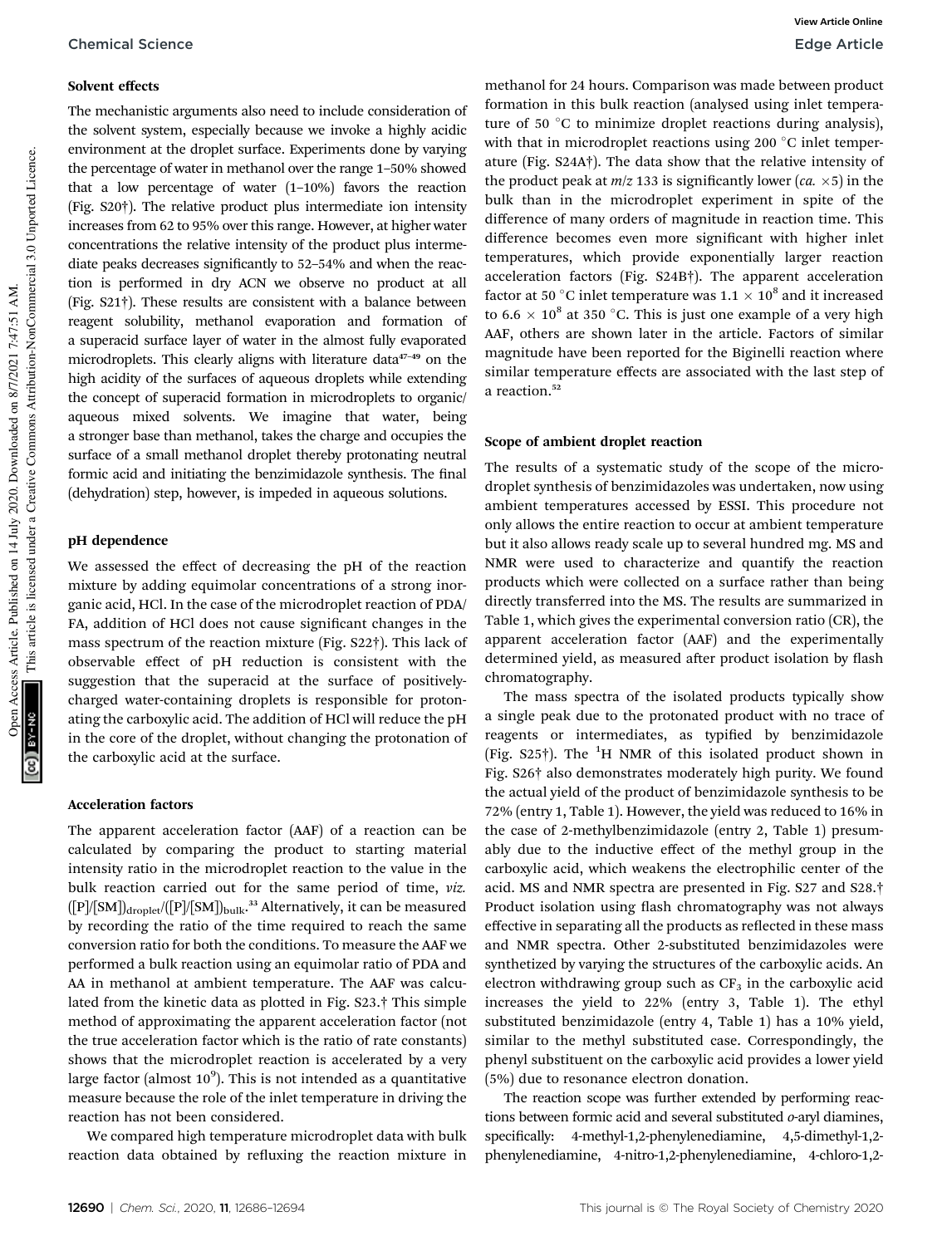Table 1 Scope of microdroplet synthesis of benzimidazoles from substituted o-aromatic diamines and aromatic/aliphatic carboxylic acids*<sup>a</sup>*

| MeOH<br>NH <sub>2</sub><br>Ambient condition<br>$\overline{\mathbf{2}}$<br>$\mathbf{1}$<br>3 |                                               |                 |                                       |                         |                   |             |
|----------------------------------------------------------------------------------------------|-----------------------------------------------|-----------------|---------------------------------------|-------------------------|-------------------|-------------|
| Entry                                                                                        | $\mathop{\mathrm{Diamine}}$ 1                 | Acid $\sqrt{2}$ | $Product\ 3$                          | $\text{AAF}\times 10^9$ | $_{\rm C.R.}$     | Yield%      |
| $\,1\,$                                                                                      | NH <sub>2</sub><br>NH <sub>2</sub>            |                 | 5a                                    | $\rm 0.83$              | $27\,$            | $72\,$      |
| $\,2$                                                                                        | NH <sub>2</sub><br>NH <sub>2</sub>            |                 | 5b                                    | $0.74\,$                | $\sqrt{3}$        | $16\,$      |
| $\sqrt{3}$                                                                                   | NH <sub>2</sub>                               |                 | 5с,                                   | $\mathbf{0.11}$         | $18\,$            | $22\,$      |
| $\overline{4}$                                                                               | NH <sub>2</sub>                               | $H_2CH_2C$      | CH <sub>2</sub> CH <sub>1</sub><br>5d | $25\,$                  | $\mathbf 1$       | ${\bf 10}$  |
| $\sqrt{5}$                                                                                   | NH <sub>2</sub><br>NH <sub>2</sub>            |                 | 5e                                    | $\rm 0.02$              | $\,$ 5 $\,$       | $\,$ 5 $\,$ |
| $\,6\,$                                                                                      | NH <sub>2</sub><br>$H_3C$<br>NH <sub>2</sub>  |                 | 5f                                    | $\rm 0.25$              | 37                | $\bf 93$    |
| $\overline{7}$                                                                               | $H_3C$<br>NH <sub>2</sub>                     |                 | H <sub>2</sub> C<br>5g                | $4.2\,$                 | $\sqrt{3}$        | $38\,$      |
| $\, 8$                                                                                       | $O_2N$                                        |                 | O <sub>2</sub><br>н<br>5h             | No reaction             | $\rm No$ reaction | No reaction |
| 9                                                                                            | NH <sub>2</sub><br>NH <sub>2</sub>            |                 | 5i                                    | $\rm 0.59$              | $\bf{14}$         | $60\,$      |
| $10\,$                                                                                       | NH <sub>2</sub><br>$H_3CO$<br>NH <sub>2</sub> |                 | $H_3CO$<br>5j                         | $\,0.04\,$              | $36\,$            | $67\,$      |
| $11\,$                                                                                       | NH <sub>2</sub><br>NH <sub>2</sub>            |                 | 5k                                    | $200\,$                 | $\,6\,$           | 29          |

*a* The reactions were performed using a home built ESSI source. Each diamine (200 mg) was used in a 1 : 1 molar ratio with the acid in methanol. The flow rate and the gas pressure used for droplet deposition were  $10 \mu L \text{ min}^{-1}$  and 30 psi. The ESSI experiment was done under ambient conditions (in contrast to the nESI data reported above, which used an inlet temperature of 50 °C unless otherwise indicated). In a few cases the CR and the yield trends differ, likely due to poor product separation by flash chromatography.

phenylenediamine, 4-methoxy-1,2-phenylenediamine and 1,2-diaminonaphthalene, to synthesize 4-methylbenzimidazole (5f), 4,5 dimethylbenzimidazole (5g), 4-nitrobenzimidazole (5h), 4-chlorobenzimidazole (5i), 4-methoxybenzimidazole (5j), and naphth [1,2]imidazole (5k), respectively (entries 6–11 in Table 1). It is observed that for the first two cases the inductive effect facilitates product formation leading to 93 and 38% product yields, respectively. We suspect that a steric effect reduces the product yield in the case of the dimethyl substituted amine. However, the conjugated strong electron withdrawing group (nitro-) results in no product formation (entry 8, Table 1), while the chloro- and the methoxy-substituted products (entry 9 and 10, Table 1) have yields of 60% and 67%, respectively. We also extended the method to the synthesis

naphth[1,2]imidazole (entry 11, Table 1) and observed product in 29% of yield, with a very high AAF of the order of  $2 \times 10^{11}$ . <sup>1</sup>H NMR and mass spectra of the isolated products are available in the ESI.†

There is a rough correlation between the experimentally observed isolated yields and the experimentally estimated acceleration factors (as seen in Table 1). There is also rough agreement with the electron donating/withdrawing character of the diamine and the carboxylic acid (with some exceptions potentially due to steric effects). The AAF for the benzimidazole synthesis  $(0.83 \times 10^9)$  is on the same order of other reactions with substituted amines and carboxylic acids. However, the increase of AAF in case of the reactions of PDA/PA (2.5  $\times$  10<sup>10</sup>), 4,5-dimethyl PDA/FA  $(4.2 \times 10^9)$  and naphthalene-1,2-diamine/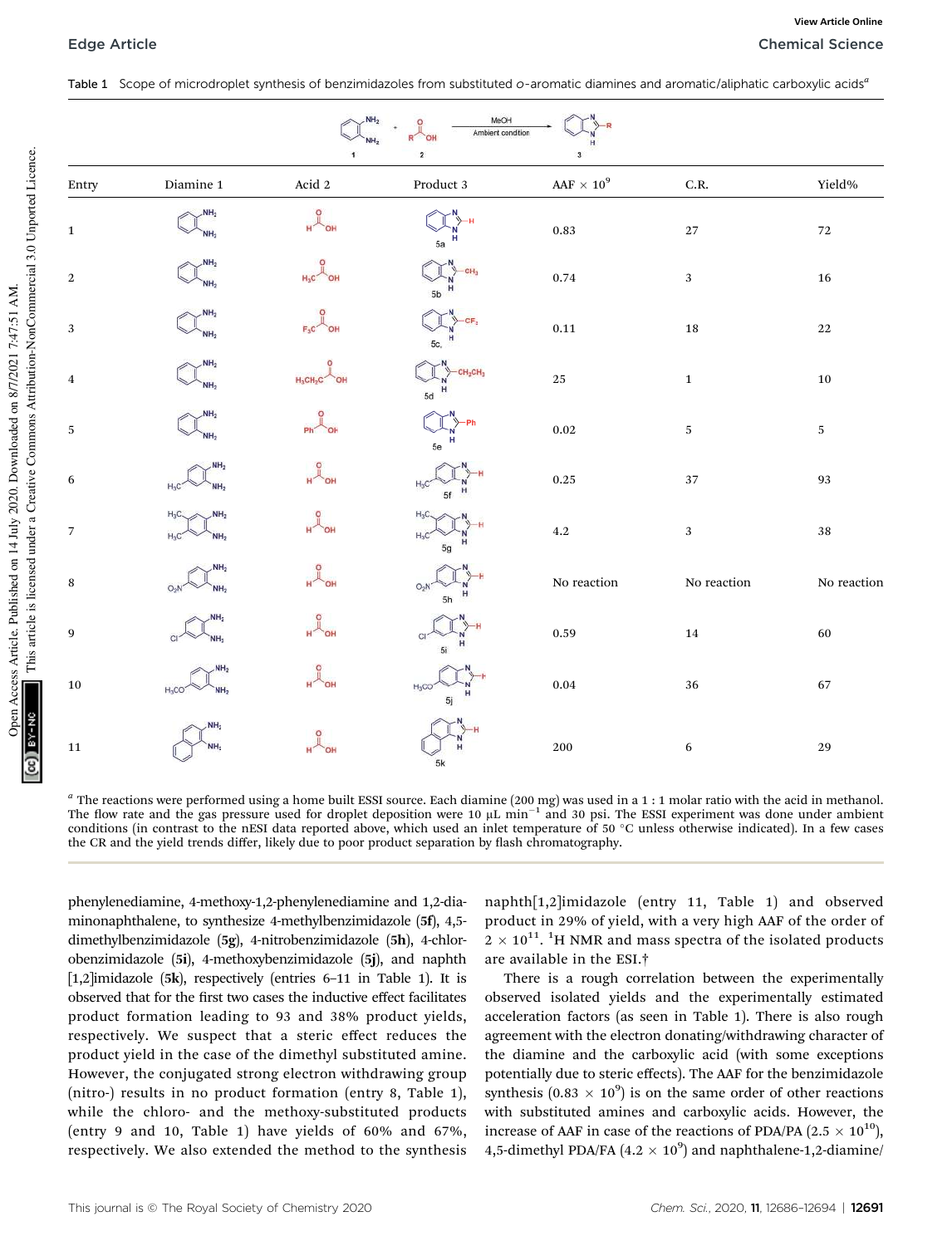#### Chemical Science **Edge Article**

FA ( $2 \times 10^{11}$ ) may be due to their low reactivity in bulk because of steric effects. The high yield (and conversion ratio) for the methoxyphenylenediamine (entry 10, Table 1) is consistent with the expected high reactivity of the amine due the electron donation by the oxygen of the methoxyl group. These relationships provide strong evidence for the nucleophilic attack at the carboxylic acid carbon which must be ascribed to the extraordinary acidity at the droplet (and thin film) interfaces.

### Experimental

#### Online reaction monitoring

Online monitoring was carried out using a nESI source in which the reagents were mixed prior to being sprayed. The nESI tip (5 mm diameter) was held 1 cm away from the inlet of the mass spectrometer. The applied potential for spray generation was kept at 2–2.5 kV. The capillary and tube lens voltages were set to 50 and 100 V, respectively. For the temperature dependence study, the capillary temperature was initially set to 50  $\degree$ C but later increased to a final temperature of 400 °C. Unless otherwise noted, the mass spectrometric studies were performed at 50 °C inlet temperature. All mass spectra were recorded by averaging 4 microscans of 100 ms scan times. A linear ion trap was used for all MS studies, and CID with He as collision gas was used for MS/MS analysis.

#### Thin film synthesis

Thin film reactions were performed by applying a thin film of the reactants onto the surface of parafilm. The parafilm was wrapped around a glass slide to prevent catalysis by the glass. The thin film of reaction mixture was produced by drop-casting 5 mL of mixture containing 2.5 ppm of *p*-toluenesulfonic acid onto the parafilm surface. The film was allowed to dry slowly in ambient air. Sampling was done by transferring the crude product into 10  $\mu$ L of methanol and then quenching by diluting the sample  $\times 10$  in methanol before measuring by nESI. Measurements at different times were done using different thin films. All thin film reactions were performed in triplicate to verify reproducibility.

#### Scaled-up reactions and product isolation

Scaling-up and product deposition used ambient ESSI. Scale-up was achieved by increasing the flux of droplets using a high flow rate of the solution in a fused silica capillary  $(150 \mu m)$  of ID and 300 µm of OD). A flow rate of 10 µL min<sup>-1</sup> was used with +3 kV applied potential and 30 psi nebulization  $N_2$  gas pressure. HPLC grade methanol was used for the preparation of all the reaction mixtures. The amount of starting material used for the deposition experiment was 200 mg in each case. The collected crude product mixture was dissolved in methanol to perform thin layer chromatography to allow optimization of the solvent system for better separation of product from the crude. With this information the crude reaction mixture was separated using normal-phase silica flash column chromatography in a Biotage automated flash chromatography column. A methanol and DCM solvent gradient was selected for column

chromatography based on the  $R_f$  value of the reagent and the product. The fractionated solutions were characterized using nESI MS and <sup>1</sup>H NMR. The fractions which contained the product were mixed and solvent was removed at reduced pressure to obtain isolated solid product. Yields of the microdroplet reactions were calculated using the mass of the recovered solid.

#### Bulk synthesis

The bulk synthesis of 2-methylbenzimidazole was performed by mixing equimolar methanolic solutions of PDA and AA in a 500 mL two-neck round bottom flask fitted with a condenser. The final concentrations of each reagent in the mixture was 8 mM. The reaction mixture was then stirred and refluxed using a sand bath for continuous heating for 24 hours. The time dependent studies were carried out by removing 15 µL aliquots of sample at fixed time intervals. Bulk reactions were also carried out under ambient conditions and characterized in a similar way.

Monitoring of time dependent mass spectra of the bulk reaction mixture was performed after dilution. The dilution was done to quench the reaction as well as to avoid microdroplet synthesis. Inlet temperature was also set to 50 $\degree$ C and the tip of the nESI emitter was kept as close as possible to the inlet of the mass spectrometer to prevent reaction during bulk product analysis. The applied potential to generate the electrospray plume was 1 kV.  $([P]/[SM])_{bulk}$  data of the 24 hour sample was used to calculate the apparent acceleration factor.

# **Conclusions**

It is commonplace knowledge that amines and carboxylic acids react in Brønsted fashion to produce a salt, while amines react with carboxylic acid halides by nucleophilic substitution to give amides. The corresponding nucleophilic substitution with an acid would require the carboxylic acid to be protonated to give the conjugate base which could then eliminate water. This situation would call for extraordinary conditions in which a very strong acid is present so that not only is the ionization of the acid to its conjugated base suppressed by the common ion effect, but the neutral acid itself is protonated so it can react as a carbon-centered Lewis acid. These conditions are satisfied in the benzimidazole chemistry examined in this study.

Accelerated microdroplet synthesis of benzimidazole and its derivatives have been demonstrated under ambient conditions. The reaction involves aromatic-1,2-diamines and carboxylic acids in a metal free environment with no requirement of addition of base to complete the product formation. Online mass spectrometric monitoring enables detection of reaction intermediates and provides an understanding of the reaction mechanism. Ten examples are shown to illustrate the scope of the microdroplet synthesis.

The described mechanism of benzimidazole synthesis has three elements: (i) the formation of a highly reactive reagent because of the extraordinary conditions in at the interface (protonated of the carboxylic acid), (ii) the accelerated bimolecular reaction because of limited solvation at the interface and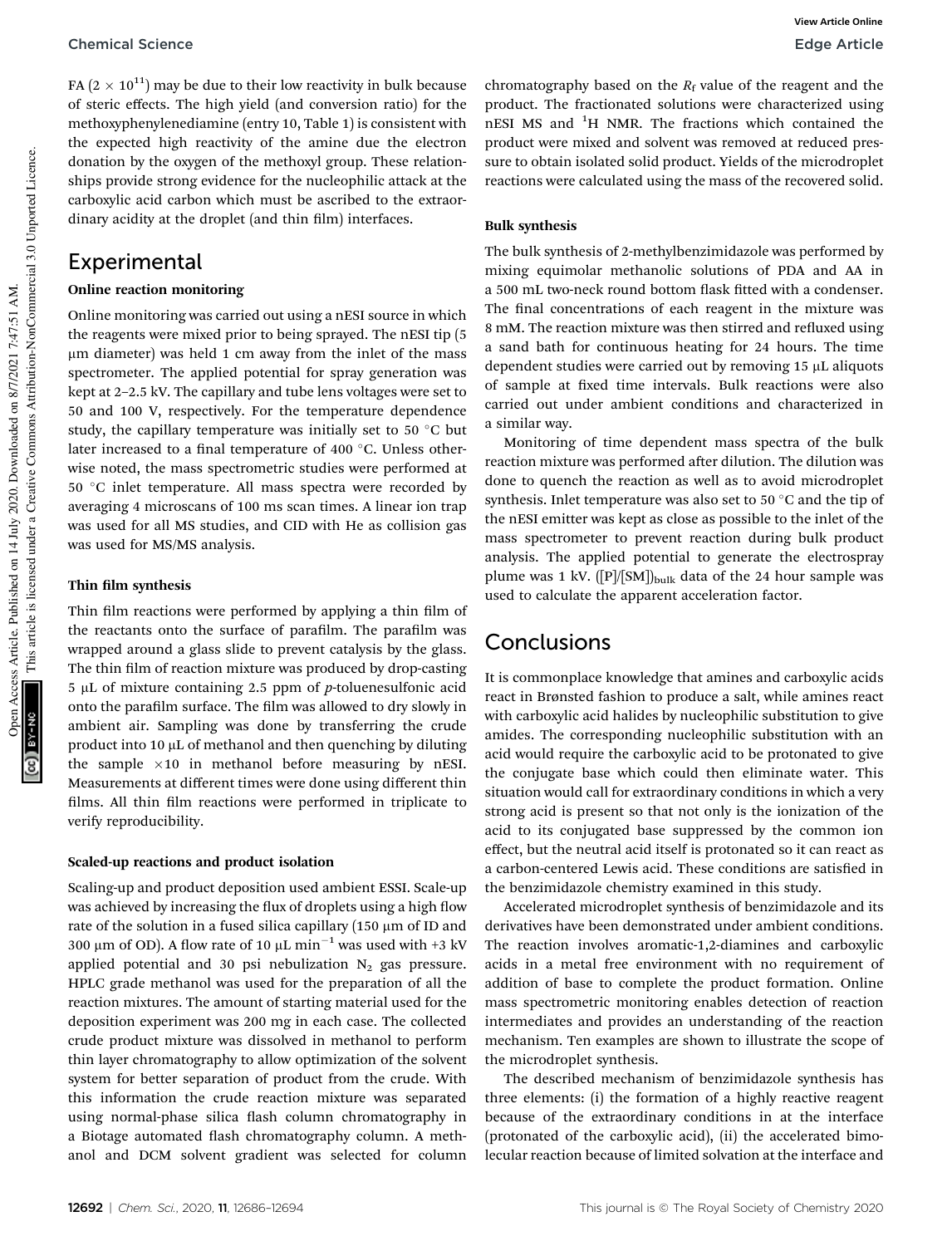(iii) the thermally assisted elimination of water. Point (i) is supported by the effect of adding water to the methanol solvent. Point (ii) is suggested by analogy to other organic solvent droplet reactions where this mechanism is supported by experimental and recent computations.<sup>53</sup> Point (iii) is shown directly by the experiments. Note that bimolecular reaction acceleration is seen in formation of the intermediate amide and that the thermal elimination of water is a subsequent and secondary factor. We think that many other droplet-accelerated reactions will contain some elements in common with this case.

# Conflicts of interest

There are no conflicts to declare.

# Acknowledgements

PB thanks IIT Madras and acknowledges a visiting doctoral fellowship from the Science and Engineering Board of India. RGC acknowledges support of the US National Science Foundation (1908057).

## References

- 1 P. Ruiz-Castillo and S. L. Buchwald, *Chem. Rev.*, 2016, 116, 12564–12649.
- 2 E. Negishi, *Pure Appl. Chem.*, 1981, 53, 2333–2356.
- 3 T. Cernak, K. D. Dykstra, S. Tyagarajan, P. Vachal and S. W. Krska, *Chem. Soc. Rev.*, 2016, 45, 546–576.
- 4 L. M. Baumgartner, J. M. Dennis, N. A. White, S. L. Buchwald and K. F. Jensen, *Org. Process Res. Dev.*, 2019, 23, 1594–1601.
- 5 X. Yan, R. M. Bain and R. G. Cooks, *Angew. Chem., Int. Ed.*, 2016, 55, 12960–12972.
- 6 S. T. Ayrton, R. G. Cooks and M. Pugia, *Analyst*, 2016, 141, 5389–5403.
- 7 R. D. Espy, M. Wleklinski, X. Yan and R. G. Cooks, *TrAC, Trends Anal. Chem.*, 2014, 57, 135–146.
- 8 A. K. Badu-Tawiah, D. I. Campbell and R. G. Cooks, *J. Am. Soc. Mass Spectrom.*, 2012, 23, 1077–1084.
- 9 A. Saidykhan, Y. Nazir, W. H. C. Martin, R. T. Gallager and R. D. Bowen, *Eur. J. Mass Spectrom.*, 2017, 24, 3–11.
- 10 R. M. Bain, S. T. Ayrton and R. G. Cooks, *J. Am. Soc. Mass Spectrom.*, 2017, 28, 1359–1364.
- 11 Z. Wei, X. Zhang, J. Wang, S. Zhang, X. Zhang and R. G. Cooks, *Chem. Sci.*, 2018, 9, 7779–7786.
- 12 S. Banerjee and R. N. Zare, *Angew. Chem., Int. Ed.*, 2015, 54, 14795–14799.
- 13 R. M. Bain, C. J. Pulliam, F. Thery and R. G. Cooks, *Angew. Chem., Int. Ed.*, 2016, 55, 10478–10482.
- 14 K. Anand and S. Wakode, *Int. J. Chem. Stud.*, 2017, 5, 350– 362.
- 15 B. Chu, F. Liu, L. Li, C. Ding, K. Chen, Q. Sun, Z. Shen, Y. Tan, C. Tan and Y. Jiang, *Cell Death Dis.*, 2015, 6, e1686.
- 16 A. Bettarello, *Dig. Dis. Sci.*, 1985, 30, 36S–42S.
- 17 Y.-B. Bai, A.-L. Zhang, J.-J. Tang and J.-M. Gao, *J. Agric. Food Chem.*, 2013, 61, 2789–2795.
- 18 M. Tonelli, M. Simone, B. Tasso, F. Novelli, V. Boido, F. Sparatore, G. Paglietti, S. Pricl, G. Giliberti, S. Blois, C. Ibba, G. Sanna, R. Loddo and P. La Colla, *Bioorg. Med. Chem.*, 2010, 18, 2937–2953.
- 19 L. H. Jaeger and F. A. Carvalho-Costa, *BMC Vet. Res.*, 2017, 13, 358.
- 20 M. J. Warren, *Proc. Natl. Acad. Sci. U. S. A.*, 2006, 103, 4799.
- 21 A. Bino, A. Baldisserotto, E. Scalambra, V. Dissette, D. E. Vedaldi, A. Salvador, E. Durini, S. Manfredini and S. Vertuani, *J. Enzyme Inhib. Med. Chem.*, 2017, 32, 527–537.
- 22 D. V. Dikshit, S. D. Deval and K. D. Deodhar, *Dyes Pigm.*, 1985, 6, 39–46.
- 23 E. C. Wagner and W. H. Millett, *Org. Synth.*, 1939, 19, 12–14.
- 24 P. N. Preston, *Chem. Rev.*, 1974, 74, 279–314.
- 25 D. Mahesh, P. Sadhu and T. Punniyamurthy, *J. Org. Chem.*, 2015, 80, 1644–1650.
- 26 K. Das, A. Mondal and D. Srimani, *J. Org. Chem.*, 2018, 83, 9553–9560.
- 27 P. Daw, Y. Ben-David and D. Milstein, *ACS Catal.*, 2017, 7, 7456–7460.
- 28 J. E. R. Sadig, R. Foster, F. Wakenhut and M. C. Willis, *J. Org. Chem.*, 2012, 77, 9473–9486.
- 29 Y. Kim, M. R. Kumar, N. Park, Y. Heo and S. Lee, *J. Org. Chem.*, 2011, 76, 9577–9583.
- 30 W. Cui, R. B. Kargbo, Z. Sajjadi-Hashemi, F. Ahmed and J. F. Gauuan, *Synlett*, 2012, 23, 247–250.
- 31 J. Kovvuri, B. Nagaraju, A. Kamal and A. K. Srivastava, *ACS Comb. Sci.*, 2016, 18, 644–650.
- 32 S. Lin, Y. Isome, E. Stewart, J. Liu, D. Yohannes and L. Yu, *Tetrahedron Lett.*, 2006, 47, 2883–2886.
- 33 P. W. Fedick, K. Iyer, Z. Wei, L. Avramova, G. O. Capek and R. G. Cooks, *J. Am. Soc. Mass Spectrom.*, 2019, 30, 2144–2151.
- 34 R. L. Schrader, P. W. Fedick, T. F. Mehari and R. G. Cooks, *J. Chem. Educ.*, 2019, 96, 360–365.
- 35 C. Liu, J. Li, H. Chen and R. N. Zare, *Chem. Sci.*, 2019, 10, 9367–9373.
- 36 D. Gao, F. Jin, J. K. Lee and R. N. Zare, *Chem. Sci.*, 2019, 10, 10974–10978.
- 37 E. Gnanamani, X. Yan and R. N. Zare, *Angew. Chem., Int. Ed.*, 2020, 59, 3069–3072.
- 38 R. M. Bain, S. Sathyamoorthi and R. N. Zare, *Angew. Chem., Int. Ed.*, 2017, 56, 15083–15087.
- 39 C.-L. Zhang and S.-H. Yu, *Chem. Soc. Rev.*, 2014, 43, 4423–4448.
- 40 D. Sarkar, M. K. Mahitha, A. Som, A. Li, M. Wleklinski, R. G. Cooks and T. Pradeep, *Adv. Mater.*, 2016, 28, 2223– 2228.
- 41 D. Sarkar, R. Singh, A. Som, C. K. Manju, M. A. Ganayee, R. Adhikari and T. Pradeep, *J. Phys. Chem. C*, 2018, 122, 17777–17783.
- 42 Y. Yang, B. Song, X. Ke, F. Xu, K. N. Bozhilov, L. Hu, R. Shahbazian-Yassar and M. R. Zachariah, *Langmuir*, 2020, 36, 1985–1992.
- 43 H. Fang, D. Wang, L. Yuan, X. Wu, H. Guo, H. Chen, K. Huang and S. Feng, *New J. Chem.*, 2017, 41, 2878–2882.
- 44 R. Naphade, S. Nagane, G. S. Shanker, R. Fernandes, D. Kothari, Y. Zhou, N. P. Padture and S. Ogale, *ACS Appl. Mater. Interfaces*, 2016, 8, 854–861.